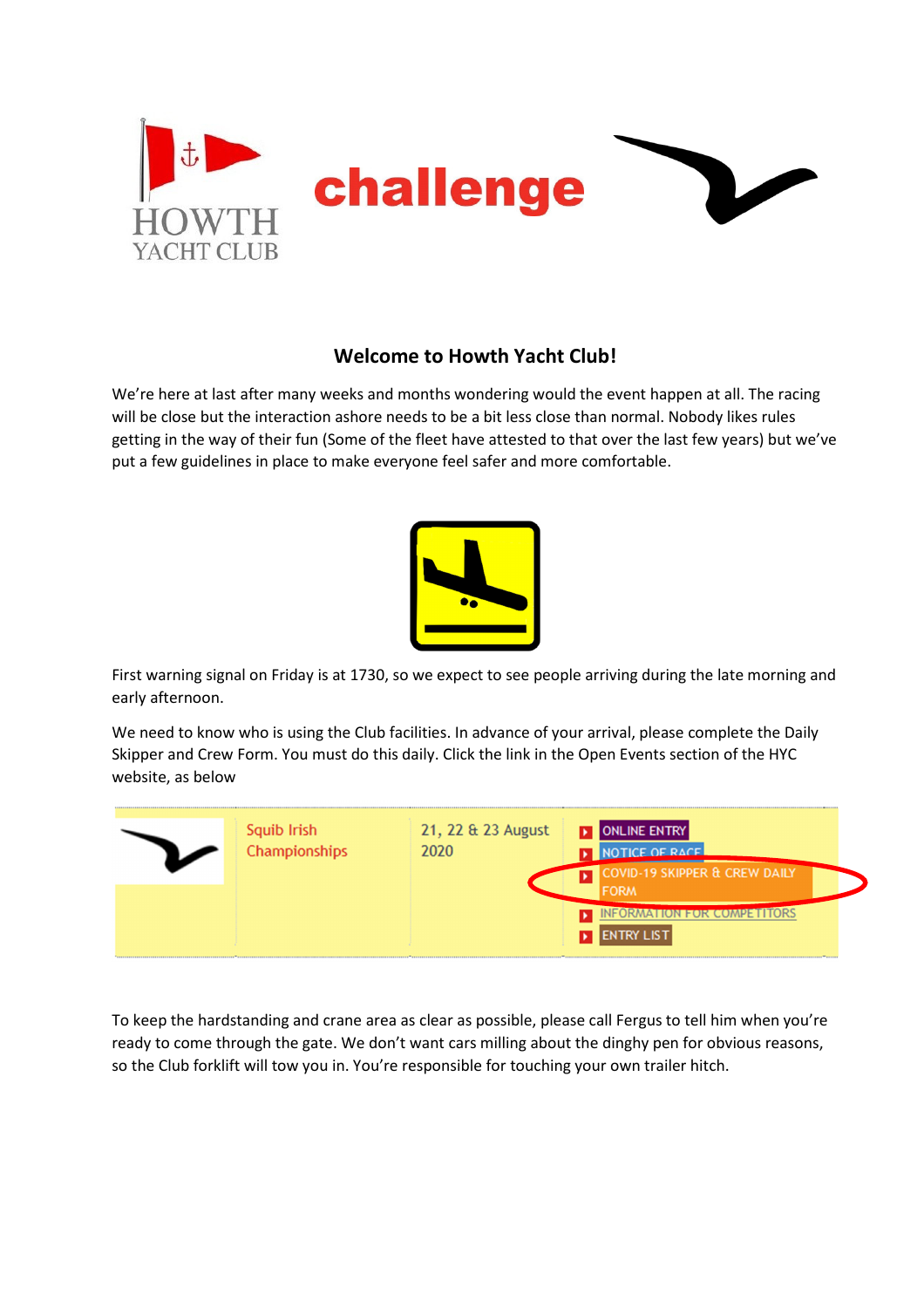

Rig up and then shout at Gus to tell him you're ready for scrutineering and weighing. Please don't come to the crane pad until you are asked to. Your boat should be presented in sailing condition, with no water in the bilges. No covers, sailing bags, fenders, etc. You know the score!



It is mandatory to wear a hard hat and yellow vest when you're on the crane pad. Please bring your own or the Marina Office can sell a hat/vest combo for €10. No sharing of gear please.



We're still being clean and green!

- Skip the suds altogether and don't wash your boat with chemicals after the journey.
- Recycle bins are at the top of the Marina bridge.
- Sailing Instructions are online. There will be no hard copies provided.
- There is a filtered water dispenser inside the pedestrian gate. Please reuse your water bottles.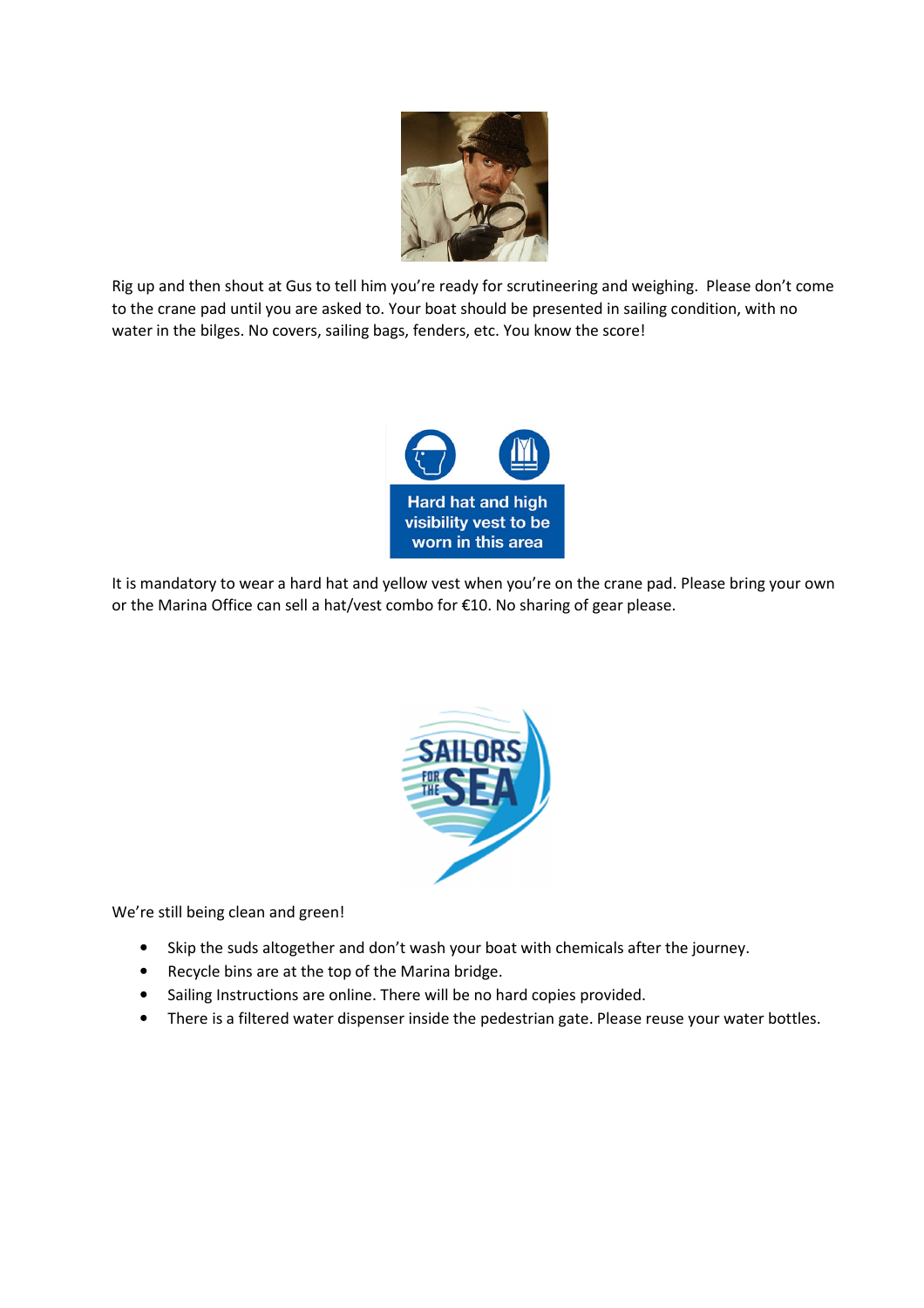

Each boat will be allocated a marina berth for the event. To keep us apart, there will be no rafting of boats. You'll need to bring your fenders and warps.



The changing rooms and showers are open. There is a limit of 5 people in the changing room at any one time and one person per shower!



Sandra and Frank will be looking after our food and drink this weekend. Table service is provided, so no need to go anywhere near the bar. Sit back, relax and share war stories.



Results will be online only. See the HYC homepage https://hyc.ie/

Big red "Results" button on the top right. If you need help using it, you're probably not in the right sport.